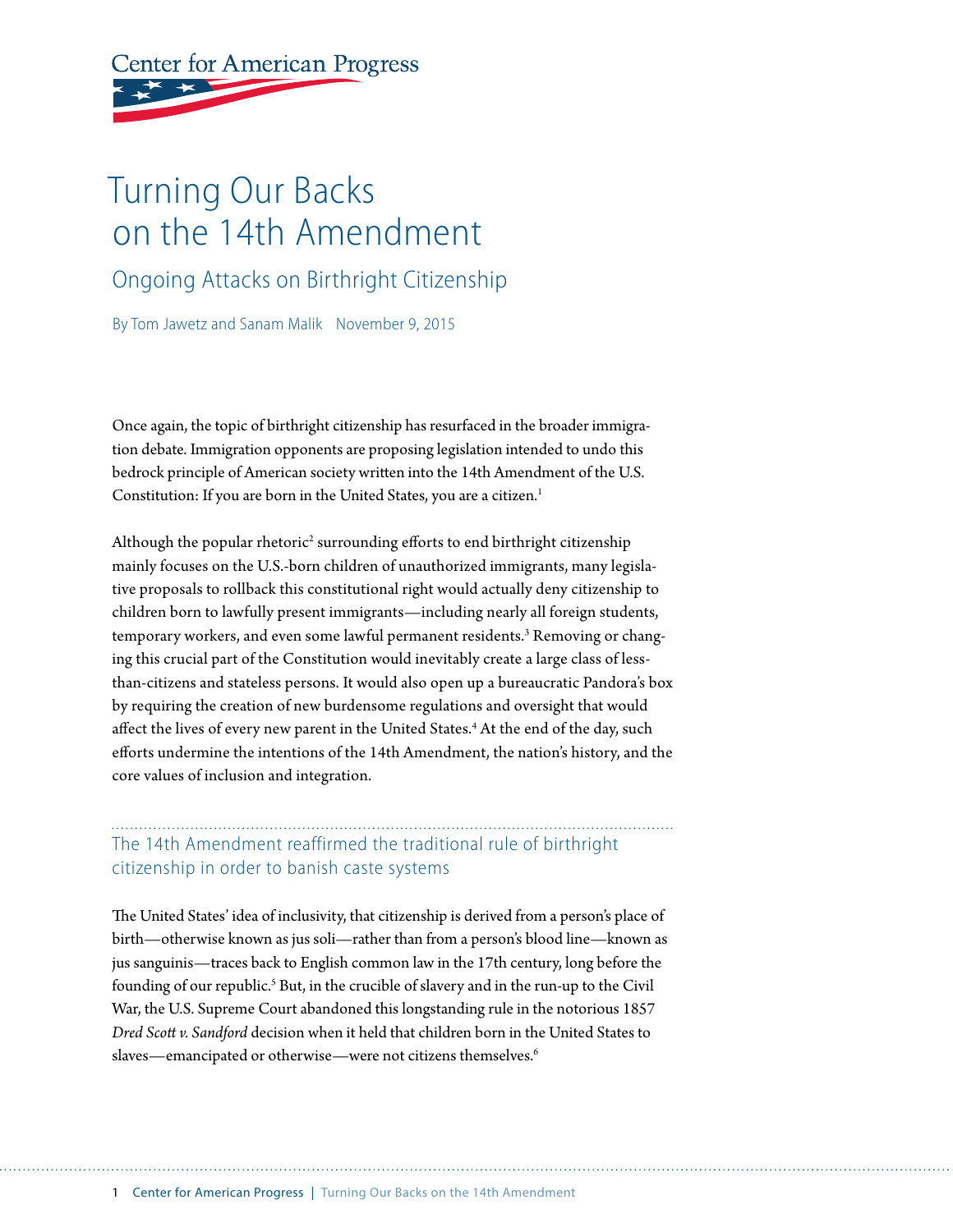Just 11 years later, the nation recommitted to the principle of birthright citizenship by enshrining the notion in the Constitution. Section 1 of the 14th Amendment—adopted in 1868—states, "All persons born or naturalized in the United States, and subject to the jurisdiction thereof, are citizens of the United States and the State wherein they reside."7 When U.S. senators debated the clause in 1866, no one disputed that it would guarantee citizenship to the U.S.-born children of noncitizens.<sup>8</sup> Rather, they debated the wisdom of the policy and some opposed the provision precisely because they opposed granting birthright citizenship to immigrant children of various races. While opponents of the clause ultimately lost, Sen. Edgar Cowan of Pennsylvania voiced these racist and nativist fears most loudly, arguing that granting birthright citizenship would interfere with the ability of a state that is being "overrun by another and different race" to "absolutely expel them."9 Sen. Cowan continued:

*[I]s it proposed that the people of California are to remain quiescent while they are overrun by a flood of immigration of the Mongol race? Are they to be immigrated out of house and home by Chinese? … [I]f another people of a different race, of different religion, of different manners, of different traditions, different tastes and sympathies are to come there and have the free right to locate there and settle among them, and if they have an opportunity of pouring in such an immigration as in a short time will double or treble the population of California, I ask, are the people of California powerless to protect themselves?*<sup>10</sup>

Thirty years after the adoption of the 14th Amendment, the U.S. Supreme Court issued the landmark decision of *United States v. Wong Kim Ark,* providing that—with certain enumerated exceptions—all children born in the United States are American citizens regardless of the status of their parents.11 The Court noted that the framers of the Constitution were well versed in the principles and history of the common law.12 And, under English common law, children born in England to foreigners were considered natural-born subjects unless they were the children of foreign ambassadors or of "alien enemies, born during and within their hostile occupation of part of the King's domain."13 Wong Kim Ark was the U.S.-born child of Chinese immigrants who were themselves ineligible for citizenship under the laws at the time.

In the nearly 120 years since *Wong Kim Ark* was decided, the Court has several times referred to the American citizenship of children born in the United States to unauthorized immigrant parents as a settled question. In *Plyler v. Doe*—recognizing the right of unauthorized immigrant children to a free public education—all nine Supreme Court justices accepted the proposition that unauthorized immigrants are "within the jurisdiction" of a state for purposes of the Equal Protection Clause of the 14th Amendment, just as they are "subject to the jurisdiction of the United States" for purposes of the Citizenship Clause.14 In the 1985 case of *INS v. Rios-Pineda*, which pertained to a form of immigration relief that was then available to certain parents of U.S. citizens, Justice Byron White wrote for a unanimous Supreme Court that the respondents in the case a married couple who were both unauthorized immigrants—"had given birth to a child, who, born in the United States, was a citizen of this country."15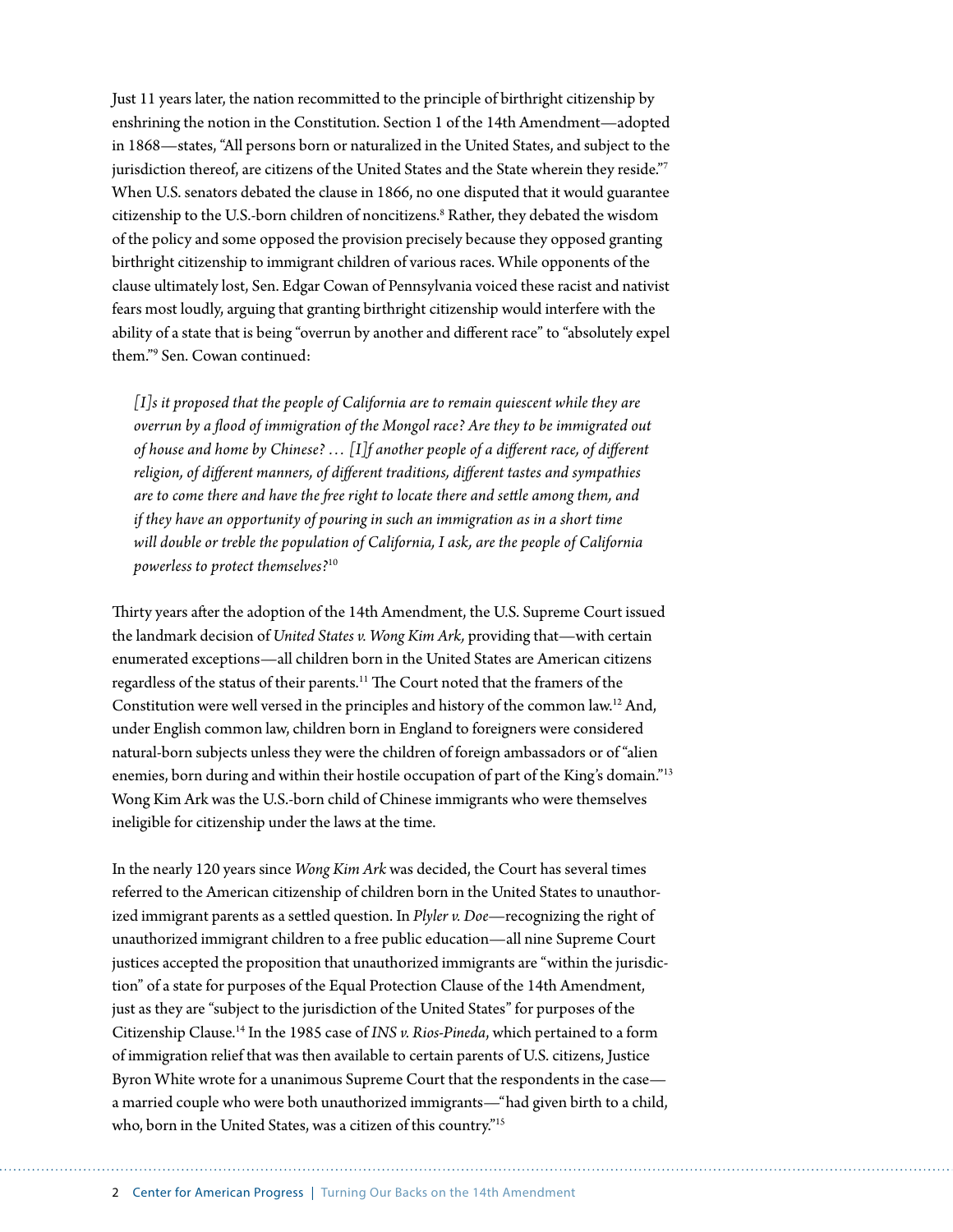## Renewed interest in gutting an important constitutional guarantee

Efforts to change the law with respect to birthright citizenship are not new. While some have called for a constitutional amendment to amend the Citizenship Clause of the 14th Amendment, $16$  there have also been regular efforts at the state and federal level to change the law without amending the Constitution.17 In 1995, the House Judiciary Committee's subcommittees on Immigration and Claims and the Constitution held a hearing to examine "Societal and Legal Issues Surrounding Children Born in the U.S. to Illegal Alien Parents."18 Hearing witnesses discussed one piece of pending legislation—the Citizenship Reform Act of 1995—that attempted to override the plain meaning of the Citizenship Clause by statutorily defining what it means for a child to be subject to the jurisdiction of the United States.19 Testifying on behalf of the Office of Legal Counsel of the U.S. Department of Justice, Walter Dellinger explained that, "My office grapples with many difficult and close legal issues of constitutional law. The lawfulness of this bill is not among them. The legislation is unquestionably unconstitutional."20

Ten years later, in 2005, the House immigration subcommittee returned to the topic in a hearing on "Dual Citizenship, Birthright Citizenship, and the Meaning of Sovereignty."<sup>21</sup> And 10 years after that, as if on schedule, the issue of birthright citizenship has once more become a major topic of national conversation. Presidential candidates from both parties have been asked to weigh in on whether they support changes to the law, and earlier this year, the House immigration subcommittee held yet another hearing to consider whether birthright citizenship is "the right policy for America."<sup>22</sup> At that hearing, witness and University of Texas law professor Lino Graglia—who is no stranger to controversy on issues pertaining to race<sup>23</sup>—argued that a statute overturning birthright citizenship would survive a constitutional challenge because "[t]he Constitution should not be interpreted to require an absurdity."24 Purporting to draw support from the English common law, Graglia analogized between unauthorized immigrants living and working peacefully in the United States and "alien enemies" who are engaging in a "hostile occupation" of a country.<sup>25</sup> His remarks echo the xenophobic specter of an immigration invasion popularized by nativists and racists such as John Tanton—the godfather of the modern anti-immigrant movement who co-authored the 1994 book *The Immigration Invasion*26—as well as the fear-mongering tactics of groups that regularly spread untruths about immigrants bringing crime, spreading diseases, and other common and not-so-common misperceptions.<sup>27</sup>

In today's debate, there is renewed focus on the idea that immigrant women come to the country to give birth to so-called anchor babies so that they might gain protection from deportation and eventually gain citizenship. But, under U.S. immigration laws, a child cannot sponsor a parent for an immigrant visa until the age of  $21.^{28}$  Moreover, at that point, the unauthorized parent would frequently have to return and wait in his or her country of origin for 10 years before applying for permission to return. Additionally, many unauthorized parents find little reprieve from deportation by having a U.S. citizen child. Between 2010 and 2012, close to 205,000 parents of citizen children were deported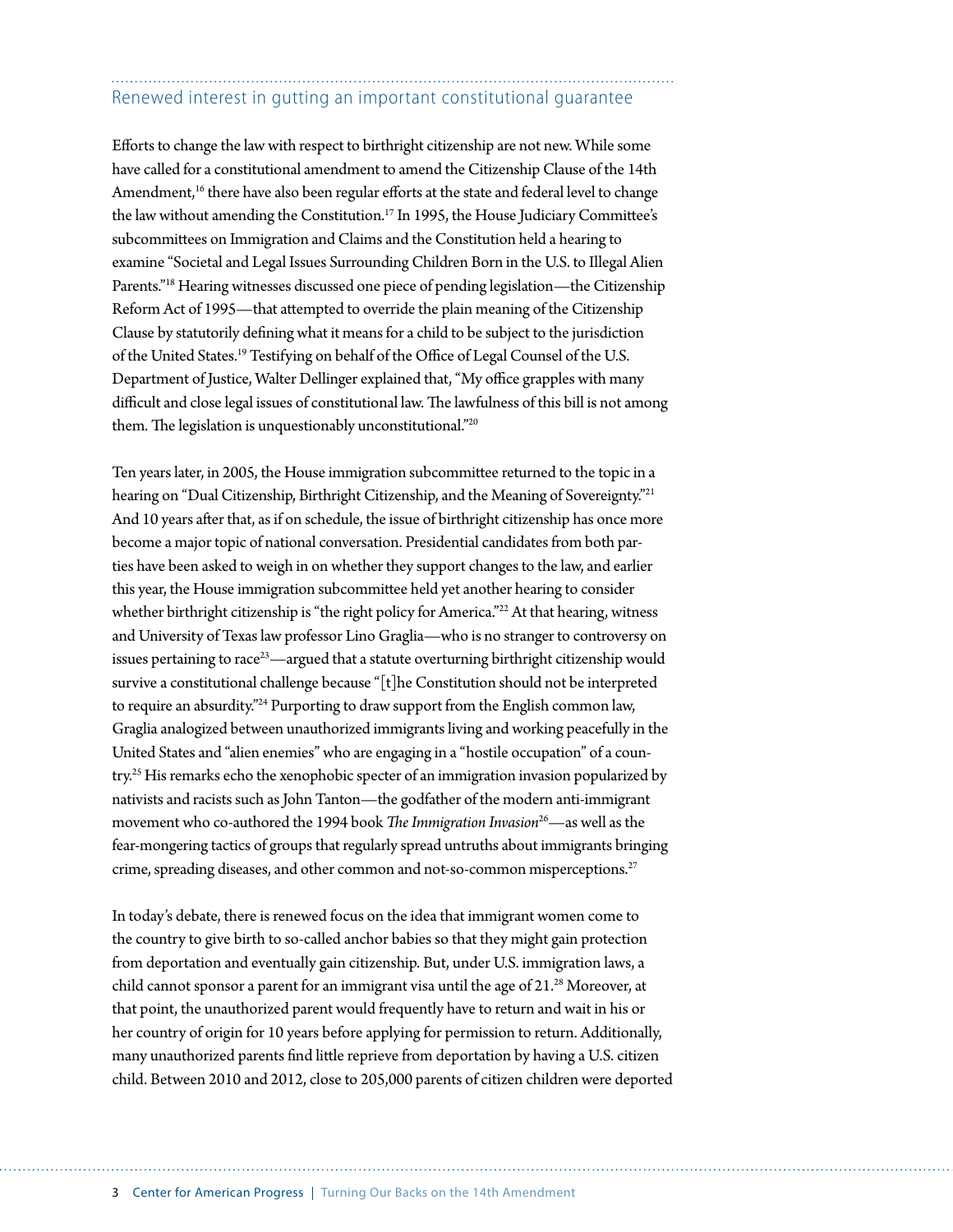by Immigration and Custom Enforcement.<sup>29</sup> It is important to note that Deferred Action for Parents of American Citizens and Lawful Permanent Residents, or DAPA, also provides no incentive for immigrant women to have a U.S. citizen child—not only because DAPA's implementation has thus far been blocked by the courts, but also because no person who had neither an American citizen child nor a lawful permanent resident child as of November 20, 2014, would be eligible for DAPA.<sup>30</sup>

A new twist on old attacks against birthright citizenship is currently playing out in a lawsuit challenging the decision of Texas officials to deny birth certificates to the children of immigrants who only can establish their identity by presenting consular identification documents.31 Although the court recently declined to preliminarily enjoin Texas from refusing to issue official birth certificates in such cases, the court held:

*Plaintiffs have established, at a minimum, that deprivation of a birth certificate to the Plaintiff children results in deprivations of the rights and benefits which inure to them as citizens, as well as deprivations of their right to free exercise of religion by way of baptism, and their right to travel.*<sup>32</sup>

That is to say, even if Texas did not succeed in preventing these children from obtaining citizenship by virtue of their birth in the United States, the state's policies may well be depriving such children of the rights and benefits that all citizens should enjoy.

## The creation of a burdensome and intrusive bureaucracy

Changing a principle that has endured for 150 years is not an easy task. Ending birthright citizenship would directly affect all families in the United States and place an enormous burden on the government. First, even if such a proposal were to pass constitutional scrutiny, it would mean that all new parents in the United States would have to provide sufficient documents to prove that they have the requisite lawful status to confer citizenship upon their children. What is currently an automatic process would turn into a new and stressful undertaking for all parents of a newborn child. The U.S. Department of Homeland Security currently charges a \$600 fee to cover the costs of assessing whether a child born abroad acquired American citizenship upon birth.33 Charging a similar \$600 for each child born in the country—in essence a birth tax—would be not only expensive, but also disproportionately challenging for people of color and the poor who are far more likely than others to lack the necessary documents and be able to afford the required fees.<sup>34</sup>

To administer this new law, the government would have to create and maintain a new registry to track each and every child born in the United States. With approximately 3.9 million children born in the country each year,<sup>35</sup> creating and maintaining a birth registry would be a cumbersome process that would be open to bureaucratic errors. Think about what it would be like if your children could be denied citizenship solely because a database erroneously marked you as ineligible to confer citizenship.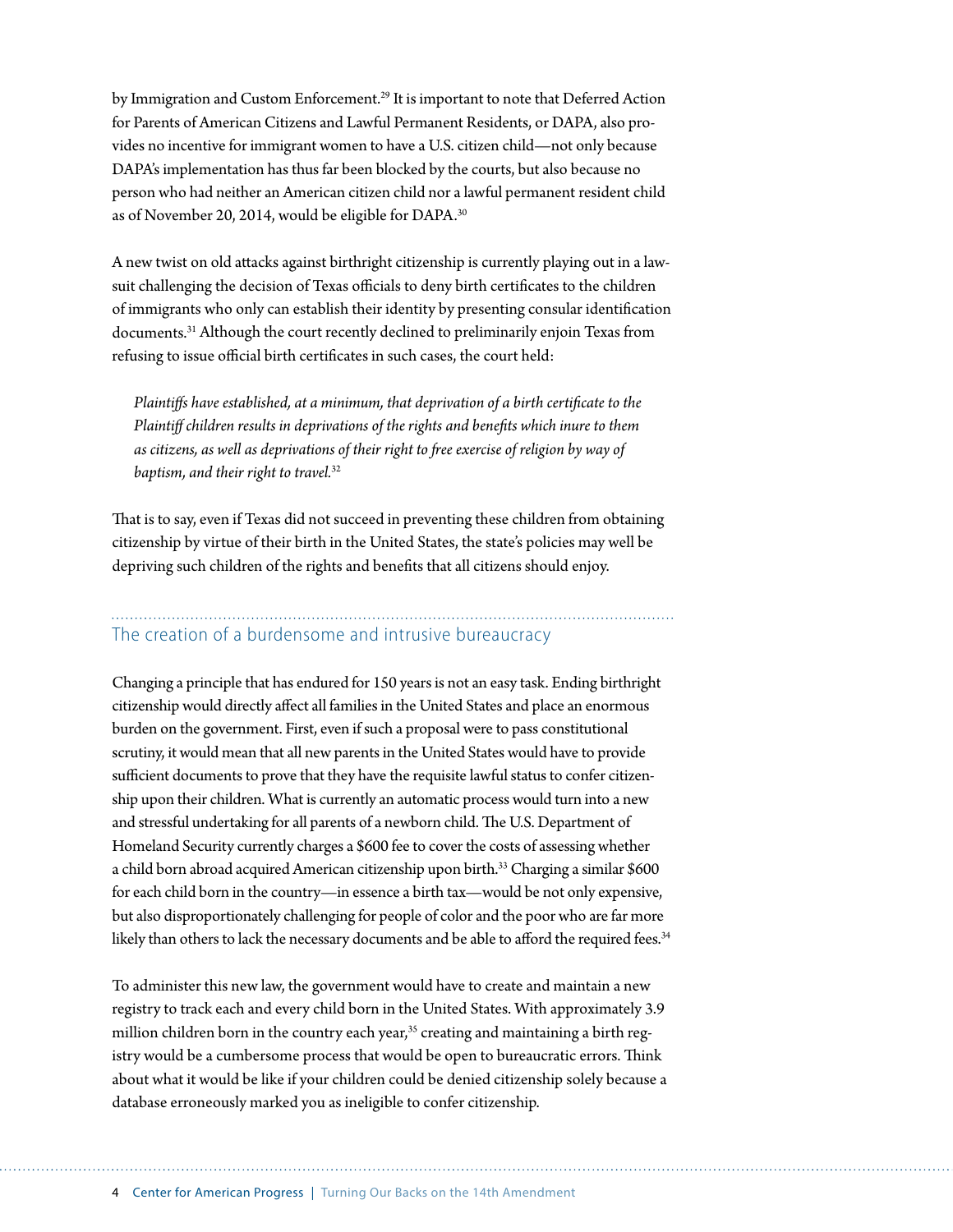#### Growth of a permanent group of less-than-citizens and stateless persons

Today, 5.5 million citizen children have one or more unauthorized parent.<sup>36</sup> Any proposal to retroactively repeal birthright citizenship would render these children unauthorized and would likely push them into a permanent underclass. Whether retroactive or prospective, such a change would also leave many children without any nationality at all. The United Nations High Commissioner for Refugees reports that "[w]ithout the protection of citizenship or nationality, stateless individuals are highly vulnerable to discrimination and abuse."37

Eliminating birthright citizenship also would invite racial profiling and further inequality, particularly for women of color.<sup>38</sup> In 2010, a list containing private information pertaining to 1,300 women suspected of being unauthorized was sent to Utah law enforcement by two state government workers.<sup>39</sup> The document, a version of which also was sent to federal immigration authorities, contained the names, addresses, telephone numbers, dates of birth and—for pregnant women—due dates.<sup>40</sup>

Other legal changes contemplated by opponents of birthright citizenship pose even greater threats to newly unauthorized children. Earlier this year, the House Judiciary Committee advanced a bill that would make it a crime to be unlawfully present in the United States.<sup>41</sup> Were this bill to become law, the elimination of birthright citizenship would mean that a child born in the United States to unauthorized parents would—on that child's 18th birthday—automatically be guilty of the new crime of unlawful presence. The combination of the two changes would essentially replace birthright citizenship with birthright criminality.

### Standing up for America's core values

Current law is simple and straight-forward: A person born on U.S. soil is automatically an American citizen. Following the House Judiciary Committee's hearing on the topic earlier this year, Rep. Zoe Lofgren (D-CA) wrote that "[c]oming in the immediate aftermath of a bloody Civil War that tore this nation apart, the Fourteenth Amendment in many ways served to return us to our first principles: that all persons are entitled to equal protection and due process under the law."42 Understanding the Citizenship Clause as a critical civil rights guarantee is the only way to do it justice. According to Cristina Rodríguez, professor of law at the Yale Law School, "[t]he Citizenship Clause … represents our constitutional reset button. It places all people, regardless of ancestry, on equal terms at birth, with a legal status that cannot be denied them."43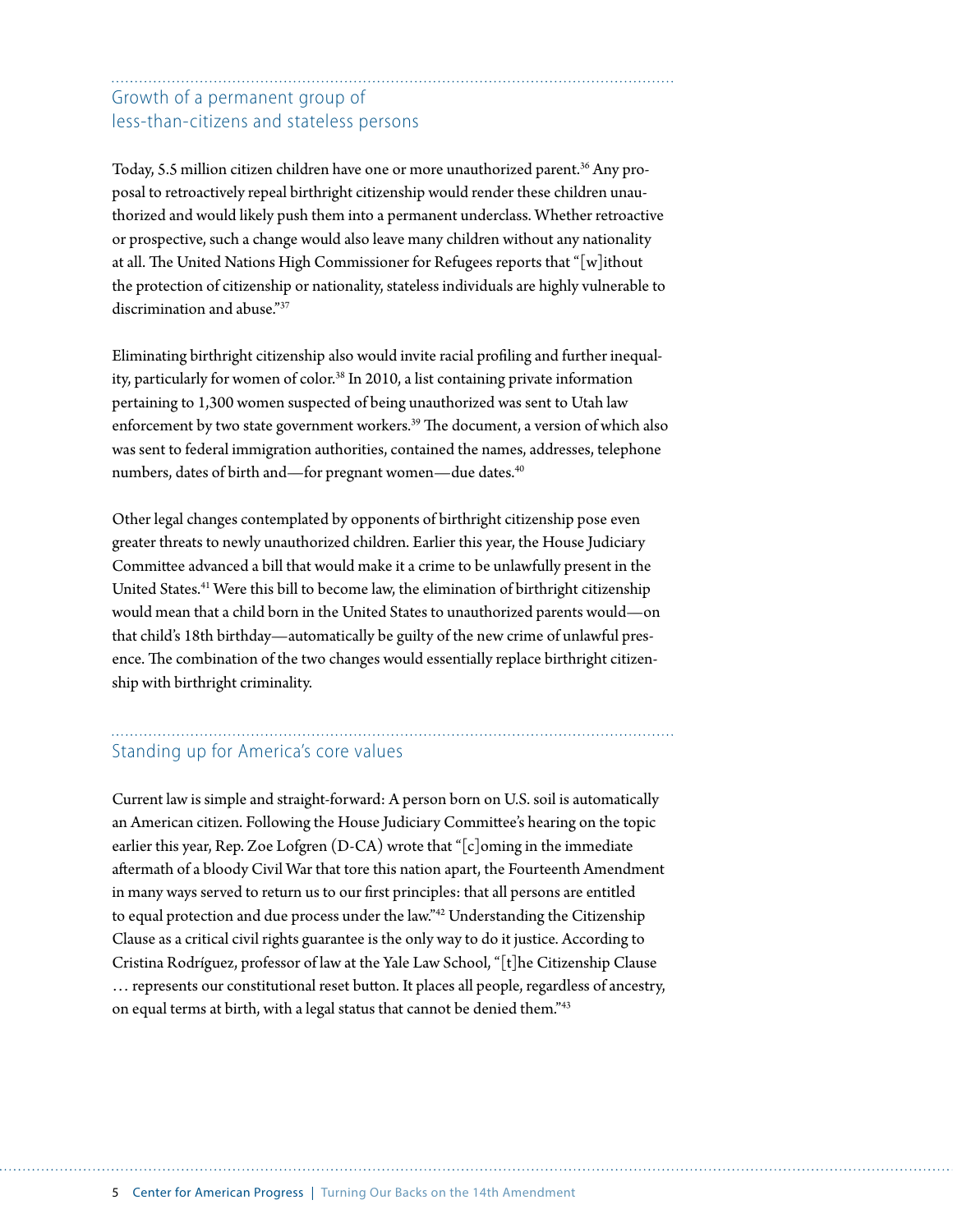In many ways, little has changed from when the Citizenship Clause was debated in 1866. At the time, Sen. John Conness of California responded tartly to the nativist diatribe of Sen. Cowan by observing that "it may be very good capital in an electioneering campaign to declaim against the Chinese."44 So it should perhaps come as little surprise that, every few years, politicians continue to propose limits on birthright citizenship in order to pander to anti-immigrant constituencies. It is for that very reason that the 14th Amendment largely removed citizenship decisions from the political caprices of the majority. Standing up for birthright citizenship means standing up for core American values. Attempts to statutorily undermine this important guarantee are as unconstitutional as they are un-American.

*Tom Jawetz is the Vice President of Immigration Policy at the Center for American Progress. Sanam Malik is the Special Assistant for the Immigration Policy Team at the Center.*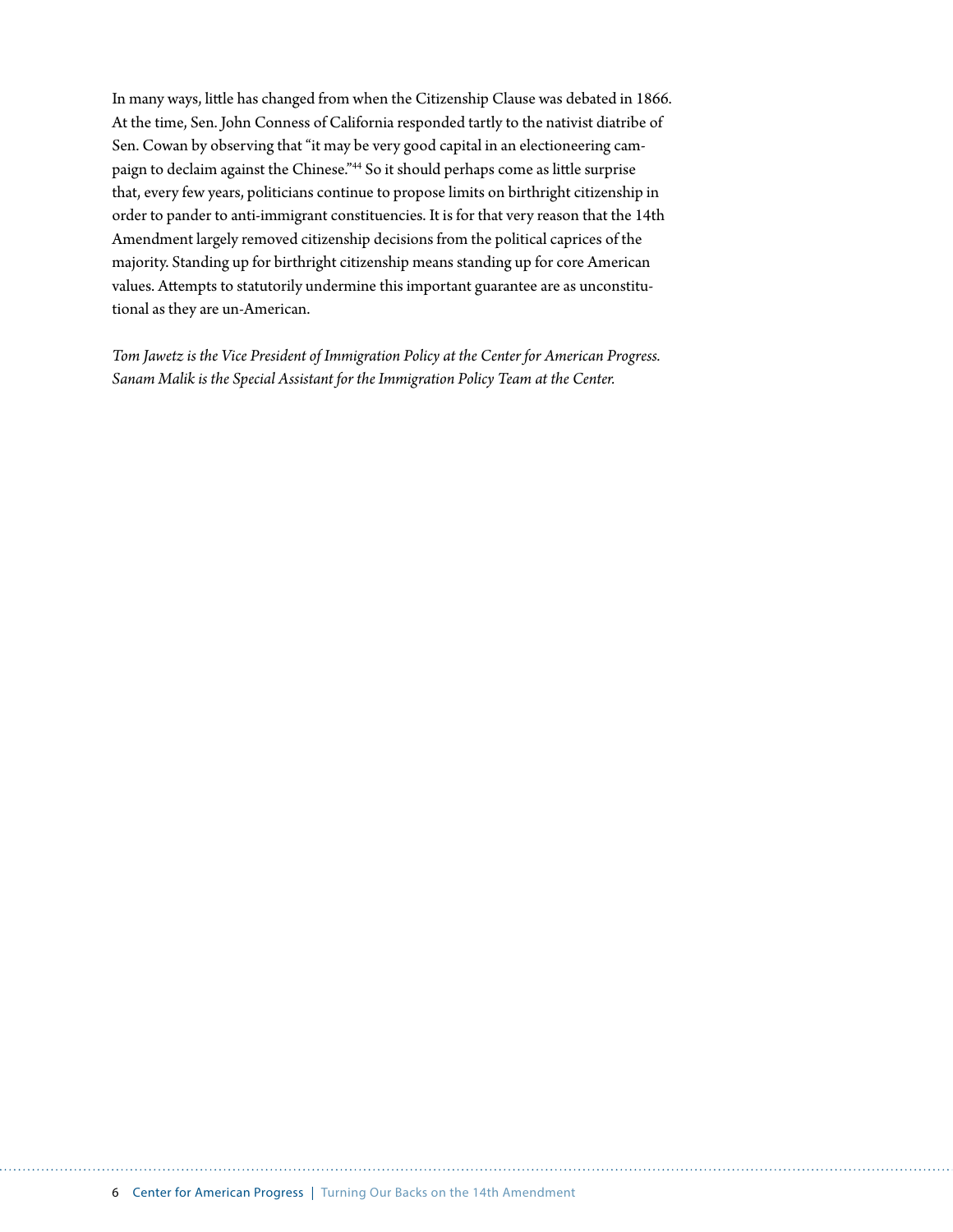#### Endnotes

- 1 Sam Fulwood III and Marshall Fitz, "Less than Citizens," (Washington: Center for American Progress, 2011), p. 1, available at [https://cdn.americanprogress.org/wp-content/](https://cdn.americanprogress.org/wp-content/uploads/2012/12/55174537-Less-than-Citizens.pdf) [uploads/2012/12/55174537-Less-than-Citizens.pdf.](https://cdn.americanprogress.org/wp-content/uploads/2012/12/55174537-Less-than-Citizens.pdf)
- 2 Sen. David Vitter, "Let's get real and end birthright citizenship for illegal immigrants," *The Hill,* September 3, 2015, available at [http://thehill.com/blogs/congress-blog/civil](http://thehill.com/blogs/congress-blog/civil-rights/252556-lets-get-real-and-end-birthright-citizenship-for-illegal)[rights/252556-lets-get-real-and-end-birthright-citizenship](http://thehill.com/blogs/congress-blog/civil-rights/252556-lets-get-real-and-end-birthright-citizenship-for-illegal)[for-illegal.](http://thehill.com/blogs/congress-blog/civil-rights/252556-lets-get-real-and-end-birthright-citizenship-for-illegal)
- 3 See *Loophole Elimination and Verification Enforcement Act,* H.R. 1196, 112 Cong. 1 sess. (2011); *Birthright Citizenship Act of 2015*, H.R. 140, 114 Cong. 1 sess. (2015); *Birthright Citizenship Act of 2015*, S. 45, 114 Cong. 1 sess. (2015).
- 4 Fulwood III and Fitz, "Less Than Citizens."
- 5 Alexandra M. Wyatt, "Birthright Citizenship and Children Born in the United States to Alien Parents: An Overview of the Legal Debate" (Washington: Congressional Research Service, 2015), available at http://www.fas.org/sgp/crs/misc/ R44251.pdf.
- 6 Scott v. Sandford, 60 U.S. 393 (1857).
- 7 U.S. Const. amend. XIV, § 1.
- 8 James C. Ho, "Defining 'American': Birthright Citizenship and the Original Understanding of the 14th Amendment," *The Green Bag* 4 (9) (2006): 367–378, available at [http://www.](http://www.gibsondunn.com/publications/Documents/Ho-DefiningAmerican.pdf) [gibsondunn.com/publications/Documents/Ho-Definin](http://www.gibsondunn.com/publications/Documents/Ho-DefiningAmerican.pdf)[gAmerican.pdf](http://www.gibsondunn.com/publications/Documents/Ho-DefiningAmerican.pdf).
- 9 Ibid.
- 10 Jeff Jacoby, "Born in the USA, but not an American?", *The Boston Globe*, August 15, 2010, available at [http://www.](http://www.boston.com/bostonglobe/editorial_opinion/oped/articles/2010/08/15/born_in_the_usa_but_not_an_american/) [boston.com/bostonglobe/editorial\\_opinion/oped/arti](http://www.boston.com/bostonglobe/editorial_opinion/oped/articles/2010/08/15/born_in_the_usa_but_not_an_american/)[cles/2010/08/15/born\\_in\\_the\\_usa\\_but\\_not\\_an\\_american/](http://www.boston.com/bostonglobe/editorial_opinion/oped/articles/2010/08/15/born_in_the_usa_but_not_an_american/).
- 11 Asian Americans Advancing Justice, "Wong Kim Ark, Constitutional Citizenship & Asian Americans," available at http://www.advancingjustice-la.org/blog/wong-kim-arkconstitutional-citizenship-asian-americans#.Vi6YaysoeSp. (last accessed October 2015).
- 12 United States v. Wong Kim Ark, 169 U.S. 649.
- 13 Ibid., p. 655.
- 14 Plyler v. Doe, Civil No. 80-1538 (December 1, 1981), available at [https://www.law.cornell.edu/supremecourt/text/457/202;](https://www.law.cornell.edu/supremecourt/text/457/202) Ho, "Defining 'American.'"
- 15 INS v. Rios-Pineda, 471 U.S. 444 (1985).
- 16 David Rivkin and John Yoo, "Ignore Trump the issue of birthright citizenship has been settled," *Los Angeles Times,*  October 27, 2015, available at [http://www.latimes.com/](http://www.latimes.com/opinion/op-ed/la-oe-0906-rivkin-yoo-birthright-citizenship-20150906-story.html) [opinion/op-ed/la-oe-0906-rivkin-yoo-birthright-citizenship-](http://www.latimes.com/opinion/op-ed/la-oe-0906-rivkin-yoo-birthright-citizenship-20150906-story.html)[20150906-story.html](http://www.latimes.com/opinion/op-ed/la-oe-0906-rivkin-yoo-birthright-citizenship-20150906-story.html).
- 17 Nathan Koppel, "Arizona Legislation Targets Birthright Citizenship," *The Wall Street Journal,* January 28, 2011, available at [http://blogs.wsj.com/law/2011/01/28/arizona-legislation](http://blogs.wsj.com/law/2011/01/28/arizona-legislation-targets-birthright-citizenship/)[targets-birthright-citizenship/.](http://blogs.wsj.com/law/2011/01/28/arizona-legislation-targets-birthright-citizenship/)
- 18 House Committee on the Judiciary, *Societal and Legal Issues Surrounding Children Born in the U.S. to Illegal Alien Parents*, 104th Cong., 1995.
- 19 Citizenship Reform Act of 1995, H.R. 1363, 104th Cong. (1995).
- 20 Walter Dellinger, "Legislation Denying Citizenship at Birth to Certain Children Born in the United States," Testimony before the Subcommittees on Immigration and Claims and on the Constitution of the House Committee on the Judiciary, December 13, 1995, available at [http://www.justice.gov/](http://www.justice.gov/sites/default/files/olc/opinions/1995/12/31/op-olc-v019-p0340.pdf) [sites/default/files/olc/opinions/1995/12/31/op-olc-v019](http://www.justice.gov/sites/default/files/olc/opinions/1995/12/31/op-olc-v019-p0340.pdf) [p0340.pdf](http://www.justice.gov/sites/default/files/olc/opinions/1995/12/31/op-olc-v019-p0340.pdf).

21 House Committee on the Judiciary, Subcommittee on Immigration, Border Security, and Claims, *Dual Citizenship, Birthright Citizenship, and the Meaning of Sovereignty*, 109th Cong., 1st sess., 2005.

- 22 House Committee on the Judiciary, Subcommittee on Immigration and Border Security, *Birthright Citizenship: Is it the Right Policy for America?*, 114th Cong., 1st sess., 2015.
- 23 Sam Howe Verhovek, "Texas Law Professor Prompts A Furor Over Race Comments," *The New York Times,* September 16, 1997, available at [http://www.nytimes.com/1997/09/16/us/](http://www.nytimes.com/1997/09/16/us/texas-law-professor-prompts-a-furor-over-race-comments.html) [texas-law-professor-prompts-a-furor-over-race-comments.](http://www.nytimes.com/1997/09/16/us/texas-law-professor-prompts-a-furor-over-race-comments.html) [html.](http://www.nytimes.com/1997/09/16/us/texas-law-professor-prompts-a-furor-over-race-comments.html)
- 24 Lino A. Graglia, "Birthright Citizenship for Children of Illegal Aliens, an Irrational Public Policy," Testimony before the Subcommittee on Immigration and Border Security of the House Committee on the Judiciary, "Birthright Citizenship: Is it the Right Policy for America?," April 29, 2015, available at [http://judiciary.house.gov/\\_cache/files/4a843066-6560-](http://judiciary.house.gov/_cache/files/4a843066-6560-43e0-a9c5-0ac443715168/graglia-testimony.pdf) [43e0-a9c5-0ac443715168/graglia-testimony.pdf.](http://judiciary.house.gov/_cache/files/4a843066-6560-43e0-a9c5-0ac443715168/graglia-testimony.pdf)
- 25 Lino A. Graglia, "Birthright Citizenship for Children of Illegal Aliens: An Irrational Public Policy," *Texas Review of Law & Politics*, 14 (2010), available at [http://www.trolp.org/main\\_pgs/](http://www.trolp.org/main_pgs/issues/v14n1/Graglia) [issues/v14n1/Graglia.](http://www.trolp.org/main_pgs/issues/v14n1/Graglia)
- 26 Southern Poverty Law Center, "About John Tanton." available at [https://www.splcenter.org/fighting-hate/extremist-files/](https://www.splcenter.org/fighting-hate/extremist-files/individual/john-tanton) [individual/john-tanton](https://www.splcenter.org/fighting-hate/extremist-files/individual/john-tanton) (last accessed November 2015).
- 27 Heidi Beirich, "Getting Immigration Facts Straight," available at https://www.splcenter.org/fighting-hate/intelligence-report/2015/getting-immigration-facts-straight (last accessed November 2015).
- 28 Louis Jacobson, "Fact-checking the claims about 'anchor babies' and whether illegal immigrants 'drop and leave Politifact*,* August 6, 2010, available at [http://www.politifact.](http://www.politifact.com/truth-o-meter/statements/2010/aug/06/lindsey-graham/illegal-immigrants-anchor-babies-birthright/) [com/truth-o-meter/statements/2010/aug/06/lindsey](http://www.politifact.com/truth-o-meter/statements/2010/aug/06/lindsey-graham/illegal-immigrants-anchor-babies-birthright/)[graham/illegal-immigrants-anchor-babies-birthright/](http://www.politifact.com/truth-o-meter/statements/2010/aug/06/lindsey-graham/illegal-immigrants-anchor-babies-birthright/).
- 29 Seth Freed Wessler, "Primary Data: Deportations of Parents of U.S. Citizen Kids," Colorlines*,* December 17, 2012, available at [http://www.colorlines.com/articles/primary-data-depor](http://www.colorlines.com/articles/primary-data-deportations-parents-us-citizen-kids)[tations-parents-us-citizen-kids](http://www.colorlines.com/articles/primary-data-deportations-parents-us-citizen-kids).
- 30 U.S. Citizenship and Immigration Services, "Executive Actions on Immigration," available at http://www.uscis.gov/ immigrationaction#2 (last accessed November 2015).
- 31 Molly Hennessy-Fiske, "Judge: Texas can deny birth certificates for U.S.-born children of some immigrants," *Los Angeles Times,* October 27, 2015, available at [http://www.latimes.](http://www.latimes.com/nation/nationnow/la-na-nn-texas-immigrant-birth-certificate-20151016-story.html) [com/nation/nationnow/la-na-nn-texas-immigrant-birth](http://www.latimes.com/nation/nationnow/la-na-nn-texas-immigrant-birth-certificate-20151016-story.html)[certificate-20151016-story.html](http://www.latimes.com/nation/nationnow/la-na-nn-texas-immigrant-birth-certificate-20151016-story.html).
- 32 Maria Isabel Perales Serna, et al. v. Texas Department of State Health Services, Vital Statistics Unit, et al., No. 15-cv-00446, at \*9-10 (W.D. Tex. Oct. 16, 2015), available at [https://](https://assets.documentcloud.org/documents/2462004/judge-pitman-order.pdf) [assets.documentcloud.org/documents/2462004/judge](https://assets.documentcloud.org/documents/2462004/judge-pitman-order.pdf)[pitman-order.pdf.](https://assets.documentcloud.org/documents/2462004/judge-pitman-order.pdf)
- 33 U.S. Citizenship and Immigration Services, "N-600K, Application for Citizenship and Issuance of Certificate Under Section 322," available at <http://www.uscis.gov/n-600k> (last accessed November 2015).
- 34 Brennan Center for Justice, "Citizens Without Proof, A Survey of Americans' Possession of Documentary Proof of Citizenship and Photo Identification" (2006), available at [http://](http://www.brennancenter.org/sites/default/files/legacy/d/download_file_39242.pdf) [www.brennancenter.org/sites/default/files/legacy/d/down](http://www.brennancenter.org/sites/default/files/legacy/d/download_file_39242.pdf)[load\\_file\\_39242.pdf](http://www.brennancenter.org/sites/default/files/legacy/d/download_file_39242.pdf).
- 35 Centers for Disease Control and Prevention, "Birth Data," available at<http://www.cdc.gov/nchs/births.htm>(last accessed November 2015).